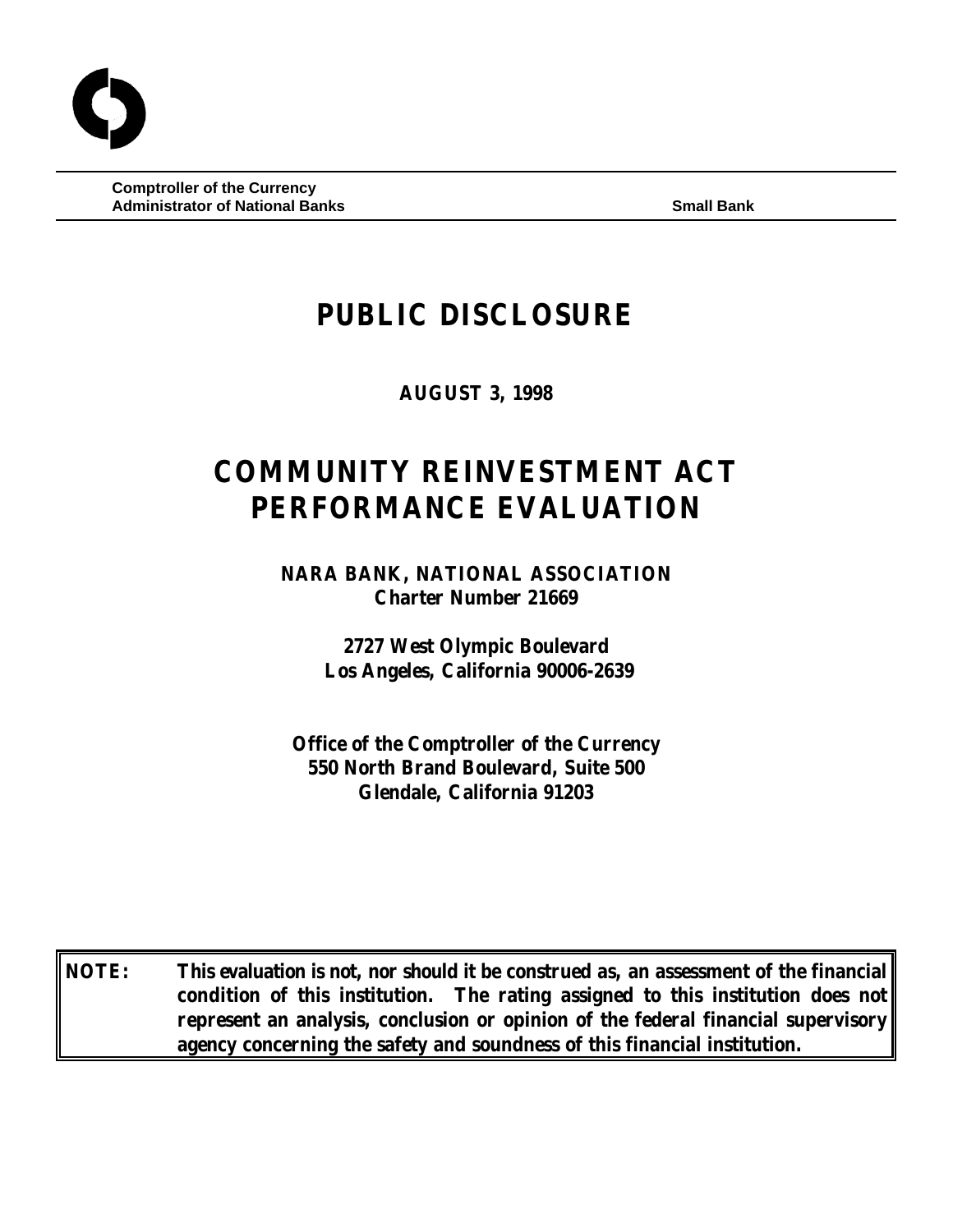## **GENERAL INFORMATION**

*The Community Reinvestment Act (CRA) requires each federal financial supervisory agency to use its authority when examining financial institutions subject to its supervision, to assess the institution's record of meeting the credit needs of its entire community, including low- and moderate-income neighborhoods, consistent with safe and sound operation of the institution. Upon conclusion of such examination, the agency must prepare a written evaluation of the institution's record of meeting the credit needs of its community.* 

*This document is an evaluation of the Community Reinvestment Act (CRA) performance of NARA BANK, N.A. prepared by The Office of the Comptroller of the Currency, the institution's supervisory agency, as of AUGUST 3, 1998. The agency rates the CRA performance of an institution consistent with the provisions set forth in Appendix A to 12 CFR Part 25.*

## **INSTITUTION'S CRA RATING:** This institution is rated **"Satisfactory."**

- The loan-to-deposit ratio exceeds the standard for satisfactory performance.
- Lending in the assessment area meets the standard for satisfactory performance.
- The loans are reasonably distributed among borrowers of different incomes and businesses of different sizes.
- The geographic distribution of loans does not meet the standard for satisfactory performance.
- There were no complaints associated with the bank's performance under the CRA.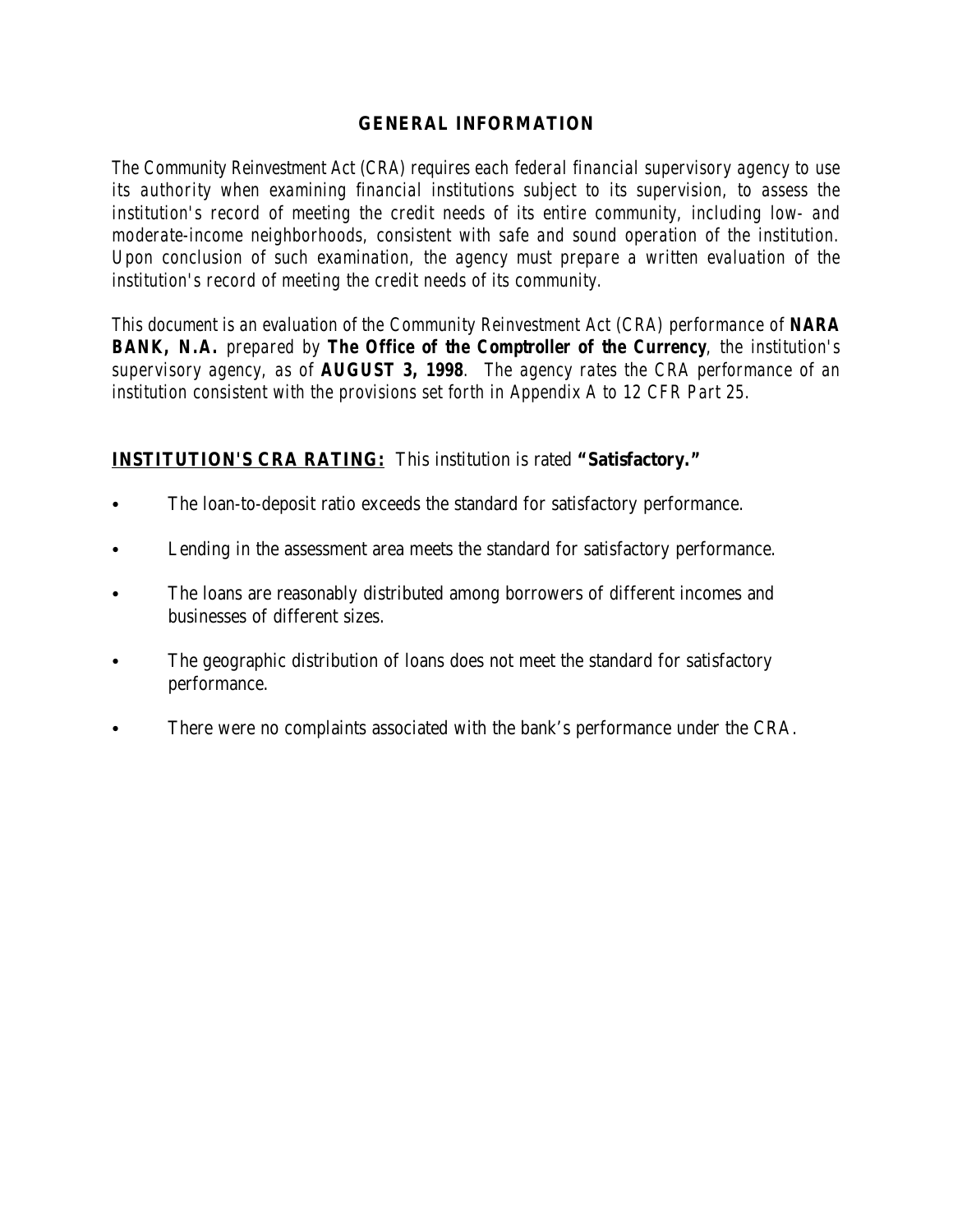#### **DESCRIPTION OF INSTITUTION:**

Nara Bank, National Association (Nara) is a \$213 million community bank, established in June 1989. The bank has six offices. Five of these offices were opened between June 1996 and July 1998. In April 1998, Nara established a loan production office in the State of Washington. Nara's corporate and main offices are located in one facility on West Olympic Boulevard in the City of Los Angeles. The bank's other two full-service offices are located in downtown Los Angeles and San Jose. The bank's three in-store offices are located in the California cities of Van Nuys, Torrance, and Glendale. Customers can access their funds 24 hours daily through the bank's automated teller machines (ATMs). With the exception of the downtown Los Angeles office, all of the offices have ATMs attached.

As of June 30, 1998, the bank had \$140 million in loans, comprising 66 percent of the bank's total assets. The loan portfolio is comprised of: 17 percent commercial real estate; 66 percent business; and, 17 percent consumer loans.

There are no financial nor legal impediments to the bank's ability to meet the credit needs of its assessment areas.

## **DESCRIPTION OF ASSESSMENT AREAS:**

Nara has two assessment areas. One assessment area is located in the Los Angeles Metropolitan Statistical Area (MSA) and the other assessment area is in the San Jose MSA. Both assessment areas comply with the requirements of the CRA. Low- and moderate-income census tracts are not arbitrarily excluded from the assessment areas.

#### **Los Angeles Assessment Area:**

The Los Angeles assessment area consists of 1,188, or 72 percent, of the census tracts within the MSA. Of the 1,188 census tracts within the assessment area, 134 are designated as lowincome and 321 as moderate-income. There are also 336 middle-income and 386 upperincome census tracts within the assessment area. There are 11 census tracts for which the 1990 census reported no income information.

According to the Department of Housing and Urban Development (HUD), the 1996 median family income for the assessment area was \$47,800. Dun and Bradstreet reported a total of 242,100 businesses within the assessment area. Of that number, 74 percent, or 179,713 of these businesses had sales of less than \$1 million. The largest employers within the assessment area include the following industries: service; retail trade; wholesale trade; finance, insurance and real estate; manufacturing; and, construction.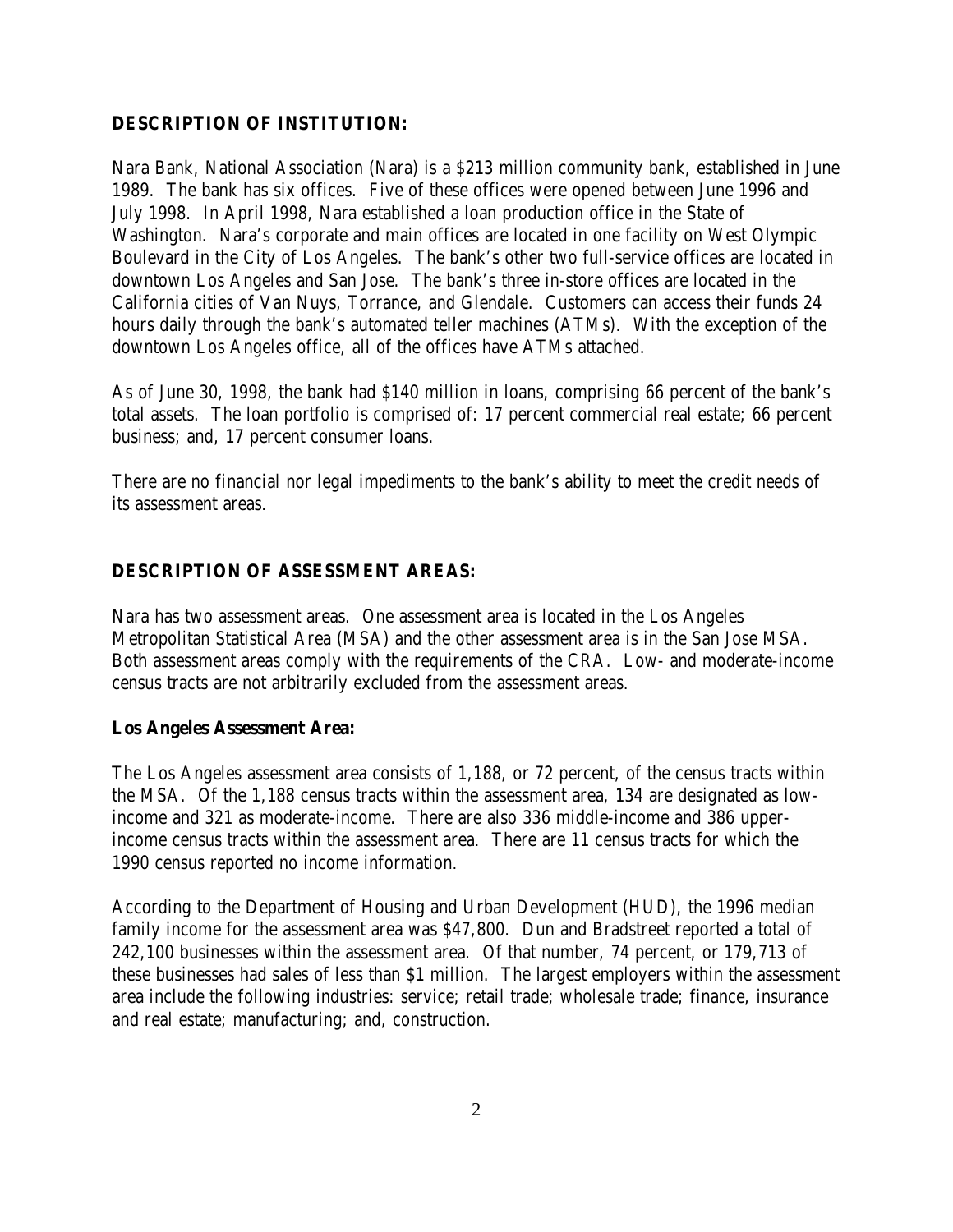#### **San Jose Assessment Area:**

The San Jose assessment area consists of 202, or 52 percent, of the census tracts within the MSA. Of the 202 census tracts within the assessment area, 10 are designated as low-income and 46 as moderate-income. There are also 122 middle-income and 24 upper-income census tracts.

According to the HUD, the 1996 median family income for the assessment area was \$70,200. Dun and Bradstreet reported a total of 36,193 businesses within the assessment area. Of that number, 71 percent, or 25,779 of these businesses reported sales of less than \$1 million. The largest employers within the assessment area include the following industries: service; retail trade; manufacturing; finance, insurance and real estate; wholesale trade; and, construction.

#### **Other Information - Los Angeles and San Jose Assessment Areas:**

The bank operates in a competitive environment. There are branches of major commercial banks, savings and loan associations, credit unions, community banks, and other financial service providers competing for the available business within both assessment areas.

As part of this examination, we considered information obtained from ten community contacts. Our contacts indicate that there are needs in the assessment areas for the following: home financing; micro business; retail partnership financing; environmental clean-up; workout; colending; and, multi-family loans. There are also needs for investment and credit advice, grants, credit workshops, technical assistance, and full-service banking facilities. Our contacts included: a community housing organization; a community-based development corporation; two non-profit development corporations; two grassroots organizations; two economic development lenders; a community development credit union, and a small business development center.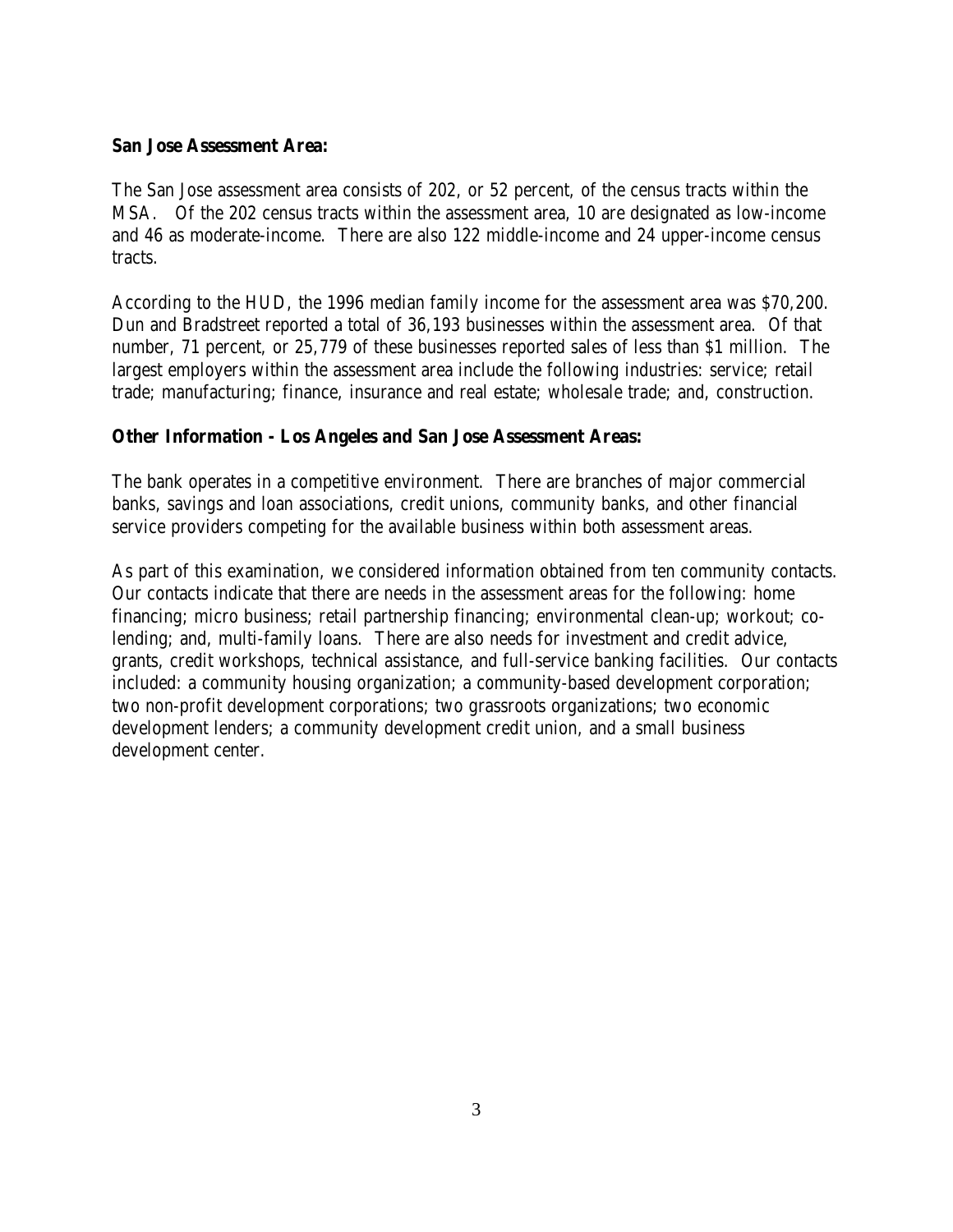## **DEFINITIONS:**

**Median Family Income (MFI)** - The median income determined by the United States Census Bureau every ten years and used to determine the income level category of the census tracts.

**Low-Income** - Income levels that are less than 50 percent of the MFI.

**Moderate-Income** - Income levels that are at least 50 percent and less than 80 percent of the MFI.

**Middle-Income** - Income levels that are at least 80 percent and less than 120 percent of the MFI.

**Upper-Income** - Income levels that are 120 percent or more than the MFI.

## **CONCLUSIONS WITH RESPECT TO PERFORMANCE CRITERIA:**

Our conclusions are based on the bank's lending activity from January 1, 1996, through June 30, 1998. We focused our evaluation on the bank's lending activities in the Los Angeles assessment area. The lending activities of the San Jose assessment area would not be meaningful, since this assessment area has been established for less than one year. We used loan data developed by the bank and sampled a number of loans to confirm the accuracy of the loan information. The sample included 50 consumer and 50 business loans funded within the assessment area.

## **LOAN-TO-DEPOSIT RATIO:**

Nara's loan-to-deposit ratio exceeds the standard for satisfactory performance. The bank's loan-to-deposit ratio for the eight quarters ended March 31, 1998, was 69 percent. The average ratio of four similarly situated banks for the same period was 54 percent. For purposes of this evaluation, we considered similarly situated banks as those banks with similar asset size which are located within Nara's assessment area.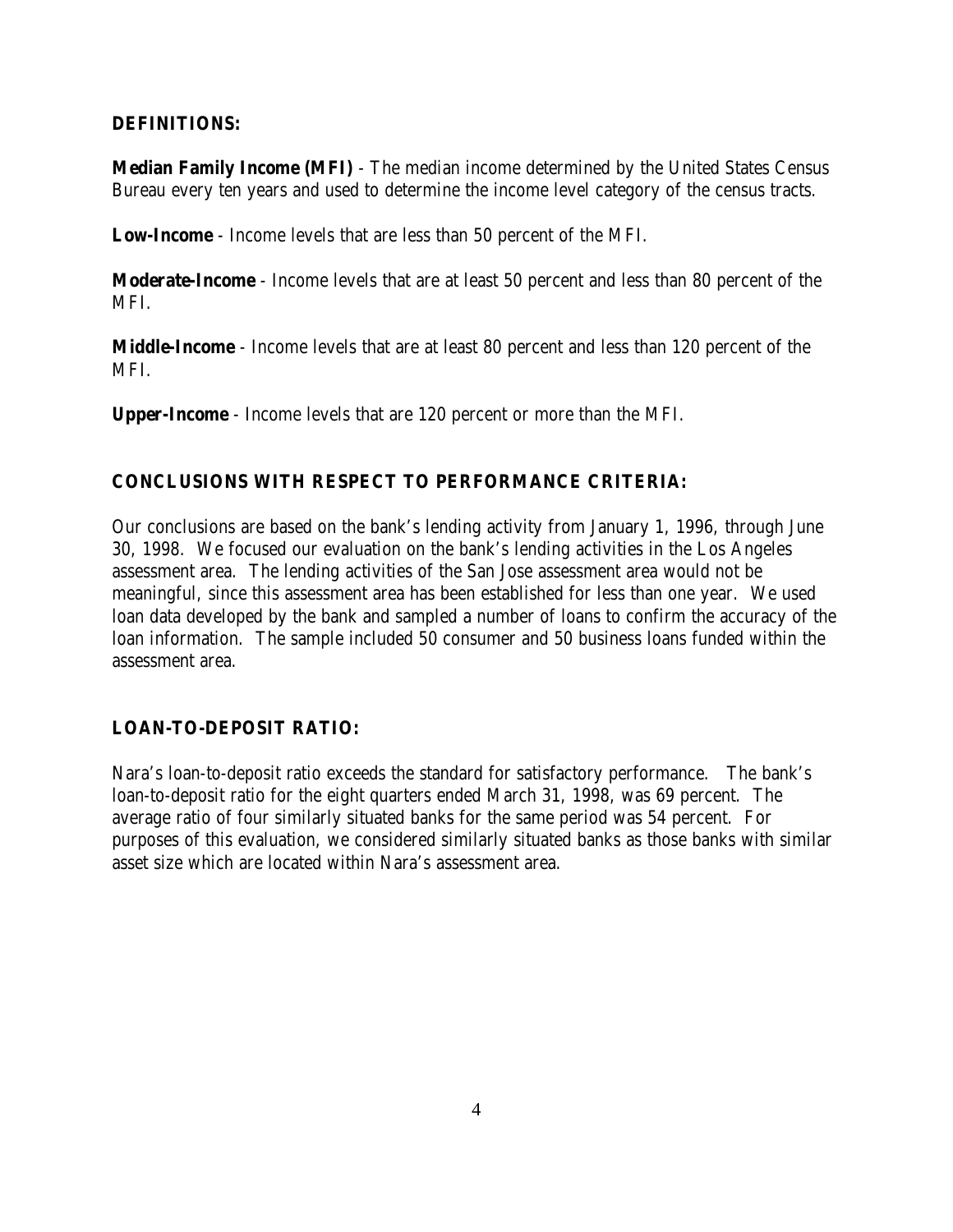#### **LENDING IN ASSESSMENT AREA:**

Nara's lending in the assessment area meets the standard for satisfactory performance. A majority of the bank's loans are within the assessment area. Of the total loans funded during this review period, 71 percent by number and 77 percent by dollar volume are within the assessment area. Please refer to the table below for details.

| <b>Total Loans by Number</b><br>and Dollar Volume | <b>Total Loans Made Within</b><br><b>Assessment Area</b> | <b>Percent of Total Loans</b><br><b>Made Within Assessment</b><br>Area |
|---------------------------------------------------|----------------------------------------------------------|------------------------------------------------------------------------|
| 2,517                                             | 1,788                                                    | <b>71%</b>                                                             |
| \$197,575,292                                     | \$152,759,780                                            | 77%                                                                    |

|  |  |  |  | <b>Lending Within Los Angeles Assessment Area</b> |  |
|--|--|--|--|---------------------------------------------------|--|
|--|--|--|--|---------------------------------------------------|--|

## **LENDING TO BORROWERS OF DIFFERENT INCOMES AND BUSINESSES OF DIFFERENT SIZES:**

The bank's consumer loans are reasonably distributed among borrowers of different incomes. Nara extended 6 percent of the loans funded by dollar volume and 10 percent by number to low-income borrowers. Moderate-income borrowers received 42 percent by dollar volume and 49 percent by number of loans funded. Middle- and upper-income borrowers combined, received 52 percent by dollar volume and 41 percent by number of loans funded. Refer to the table below for details.

| Training 200 This cross Theocoometer Three                        |                                     |                                           |                    |                                     |
|-------------------------------------------------------------------|-------------------------------------|-------------------------------------------|--------------------|-------------------------------------|
| <b>Income</b><br><b>Characteristic of</b><br><b>Census Tracts</b> | <b>Loan Dollar</b><br><b>Volume</b> | <b>Percent of</b><br><b>Dollar Volume</b> | Number of<br>Loans | <b>Percent of</b><br><b>Numbers</b> |
| Low                                                               | \$854,873                           | 6%                                        | 112                | 10%                                 |
| Moderate                                                          | \$6,062,371                         | 42%                                       | 557                | 49%                                 |
| Middle                                                            | \$3,044,147                         | 21%                                       | 248                | 22%                                 |
| Upper                                                             | \$4,614,712                         | 31%                                       | 213                | 19%                                 |
| Total                                                             | \$14,576,103                        | 100%                                      | 1,130              | 100%                                |

#### **Lending to Borrowers of Different Incomes Within Los Angeles Assessment Area**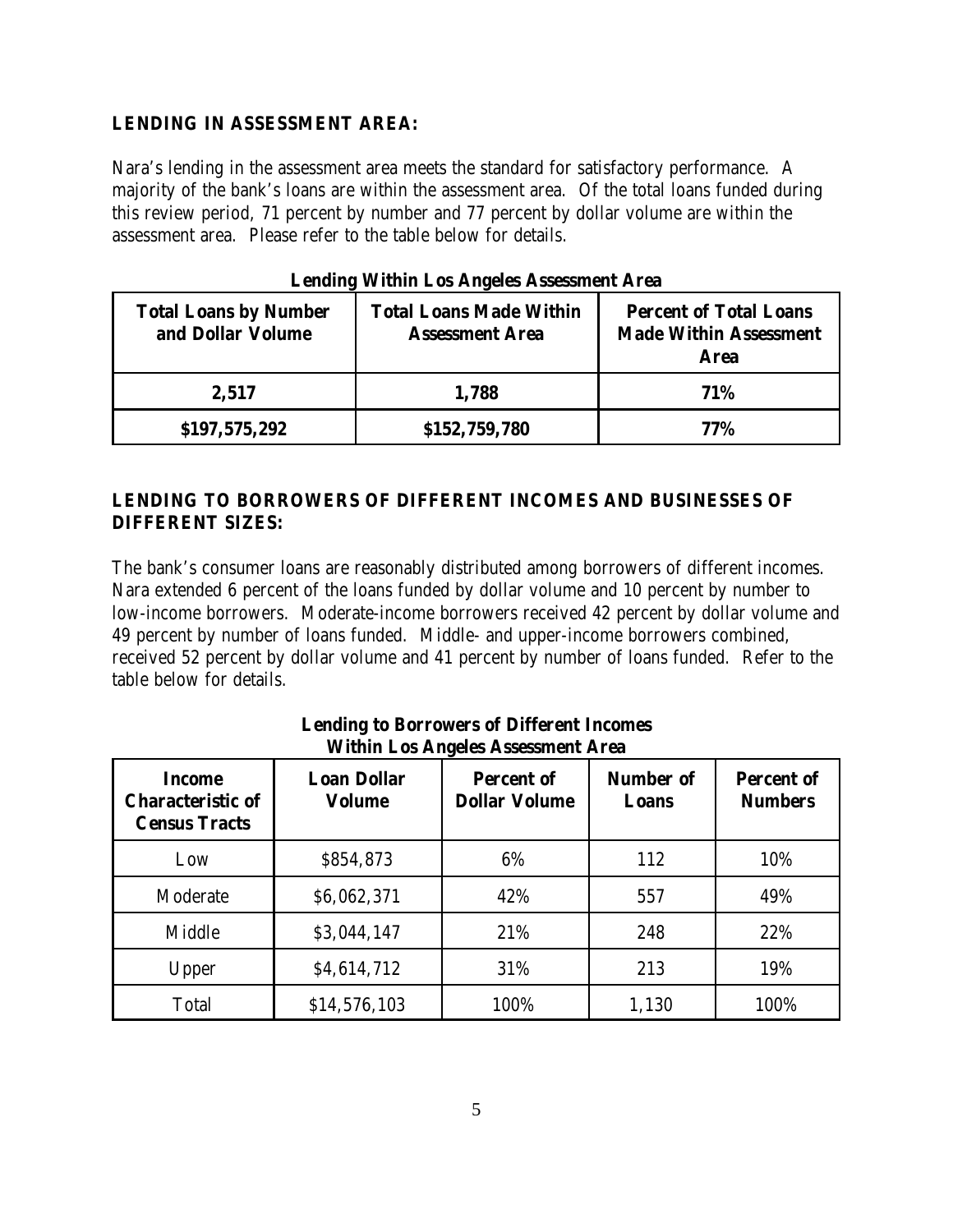The bank's business loans are reasonably distributed among businesses of different sizes. The table below shows small businesses received 22 percent by dollar volume and 39 percent by number of the loans funded. For the purpose of this review, we classified businesses with revenues of less than \$1 million as small businesses. In addition to the loans shown in the table below, Nara funded 296 loans totalling \$33,274,917. However, the bank did not collect revenue information from these borrowers. Of the 296 loans, we confirmed that 217 loans, or 73 percent, were for amounts of less than \$100 thousand and another 46 loans, or 16 percent, were for amounts between \$100 - \$250 thousand. This would indicate that Nara actively extends loans to small businesses.

| WHITH LOS THRUG TROCSHICH TH CI |                                     |                                                     |                           |                                     |  |
|---------------------------------|-------------------------------------|-----------------------------------------------------|---------------------------|-------------------------------------|--|
| <b>Revenues</b>                 | <b>Loan Dollar</b><br><b>Volume</b> | <b>Percent of</b><br><b>Dollar</b><br><b>Volume</b> | <b>Number</b><br>of Loans | <b>Percent of</b><br><b>Numbers</b> |  |
| $<$ \$100,000                   | \$3,241,273                         | 3%                                                  | 22                        | 6%                                  |  |
| $>$ \$100,000< \$250,000        | \$4,800,909                         | 5%                                                  | 29                        | 8%                                  |  |
| $>$ \$250,000< \$500,000        | \$8,560,418                         | 8%                                                  | 48                        | 14%                                 |  |
| $>$ \$500,000< \$1,000,000      | \$6,652,793                         | 6%                                                  | 39                        | 11%                                 |  |
| > \$1,000,000                   | \$80,138,232                        | 78%                                                 | 215                       | 61%                                 |  |
| Total                           | \$103,393,625                       | 100%                                                | 353                       | 100%                                |  |

#### **Distribution of Business of Different Sizes Within Los Angeles Assessment Area**

## **GEOGRAPHIC DISTRIBUTION:**

The bank's geographic distribution does not meet the standard for satisfactory performance. Nara has several conspicuous gaps in their lending throughout the assessment area. Of the 1,177 geographies (census tracts) with reported income, borrowers in only 38 percent of those geographies received loans. Specifically, the bank did not extend any loans to borrowers in 53 percent of the low-income nor to 66 percent of the moderate-income geographies within the assessment area. Also, borrowers in 61 percent of the middle-income and 64 percent of upperincome geographies did not receive loans. Most of the low- and moderate-income geographies without loans are within a five-mile radius of the bank's main office. The table below highlights the loan distribution within the 442 geographies which received loans from the bank.